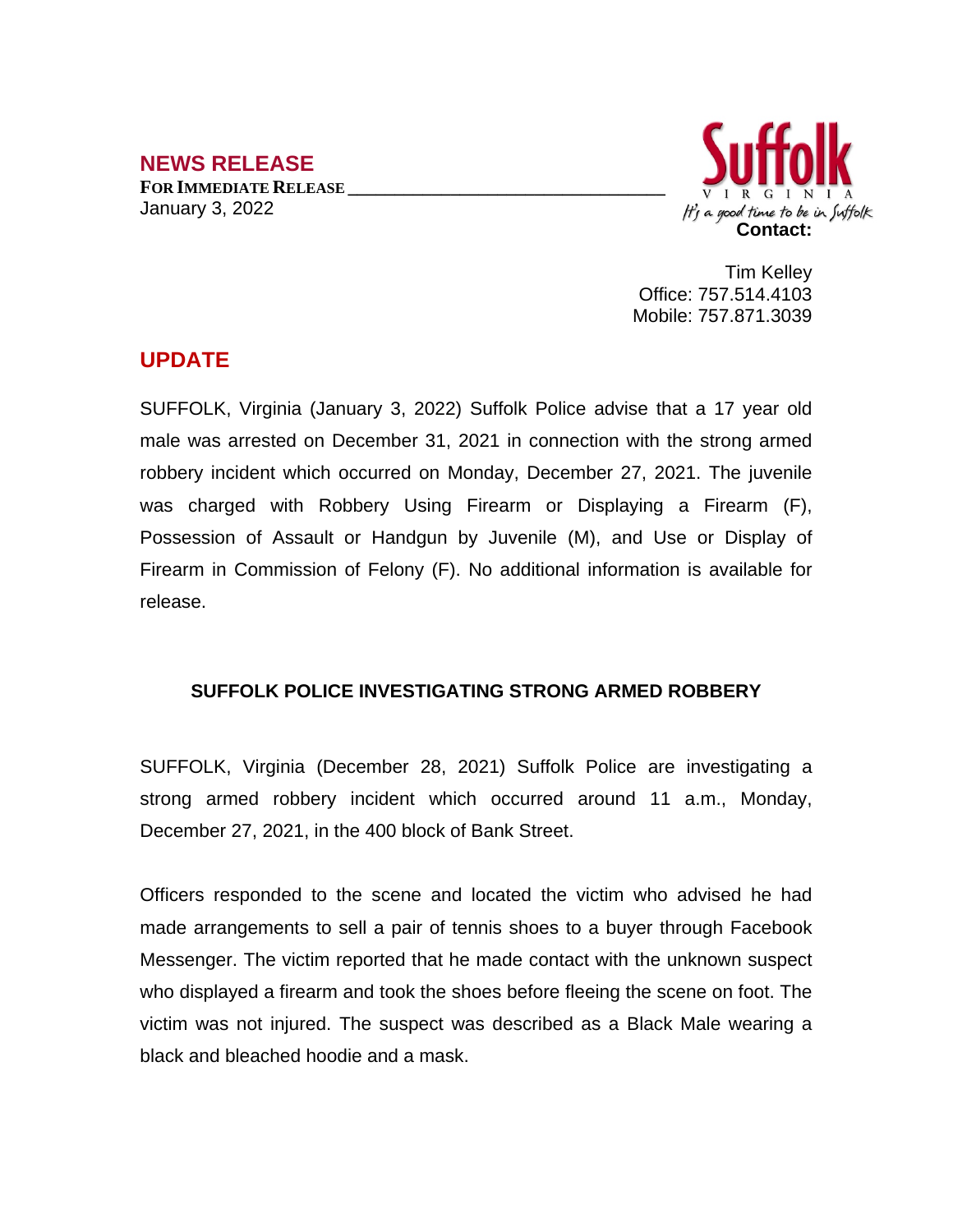The incident remains under investigation and no further information is available at this time.

Suffolk Police would like to note a few safety tips when setting up a meet location for the sale or purchase of merchandise:

- Never meet someone alone; take a friend with you.
- If the buyer or seller is reluctant to give you their name, phone number or wants to meet in a secluded area, do not go to the meeting.
- If at all possible, always meet at a safe meeting location such as a Police Precinct.
- Try to meet in a well-lit and very public place.
- If a deal sounds too good to be true, it probably is.

Suffolk Police have designated two safe meeting zone locations. One of the safe meeting zone locations is Suffolk Police Headquarters, 111 Henley Place. The Suffolk Police Headquarters lobby is open 24-hours a day and is equipped with video surveillance cameras. The other safe meeting place location is at the Sector II Police Precinct, 3903 Bridge Road in Northern Suffolk. The Precinct II lobby is open Monday thru Friday, from 8:00 a.m. to 5:00 p.m. and is also equipped with video surveillance cameras. If you must meet after hours, the Sector II Police Precinct parking lot is well-lit and has video surveillance cameras.

The goal of safe meeting location zones is to reduce the risk of being targeted and possibly becoming a victim, to reduce risky transactions, and to give the public a safer environment to meet and conduct legal transactions.

If anyone has information regarding this incident, please contact Suffolk Police or Suffolk Crime Line. To submit online, go to [www.p3tips.com](http://www.p3tips.com), visit the Suffolk